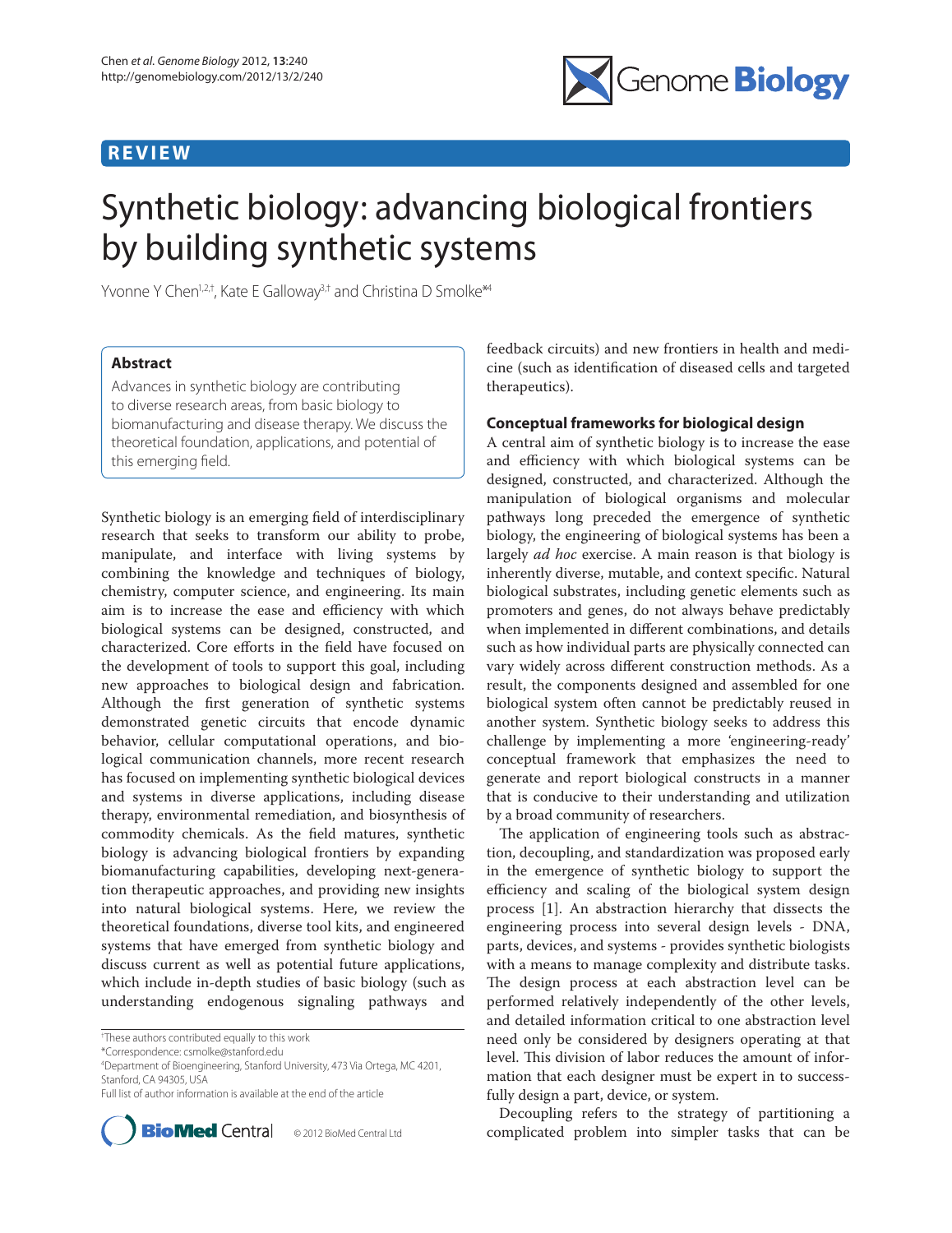tackled separately and assembled into a complete solution. The separation of design and fabrication processes is an important example of decoupling supported by advances in design tools and fabrication platforms. The increasing efficiency and decreasing cost of DNA synthesis allow synthetic biologists to design novel systems with the confidence that DNA components can be readily synthesized by commercial sources. Furthermore, advances in DNA sequencing and synthesis provide researchers with access to biological components encoding functions of interest using sequence information deposited in databases, eliminating the need for physical exchange of genetic materials.

Standardization takes several forms, including standardization of physical assembly, functional assembly, and characterization/measurements. Early physical assembly standards used biological parts flanked by standardized sequences, enabling the interchangeable combination and sequential assembly of parts conforming to the specified standard through a constant restriction-enzyme/ligationmediated cloning strategy [2,3]. Significantly less progress has been made in the field on functional assembly standards, which focus on identifying sequence interfaces between two types of parts (for example, ribosome binding site (RBS) and gene) that allow functional coupling and predictable activity, independent of the specific sequence of each part. Several early physical-assembly strategies encountered obstacles because the proposed standards impaired the functional assembly of parts by requiring the insertion of standard sequences between each part. In response, the field is shifting to assembly methods that do not require restriction-enzymemediated cloning [4,5]. Finally, technical measurement and reporting standards have been proposed to eliminate discrepancies that result from disparate experimental methods and to provide more reliable and thorough characterization data [6]. Standardized characterization data will support reliable sharing and reuse of parts, devices, and systems such that new designs can build on the foundation of previous work and move beyond the *ad hoc* model of system development.

## **Advances in fabrication methods for genetic systems**

As synthetic biological systems become increasingly sophisticated, fabrication methods with larger capacities, greater precision, higher speed, and lower cost have become increasingly important. Outpacing the development of novel parts and devices, a number of groundbreaking fabrication techniques have been demonstrated in recent years, allowing researchers to focus on system design while outsourcing or performing system fabrication with higher efficiencies than was previously possible. Advances in multiplex oligonucleotide synthesis and assembly with microfluidic arrays have allowed cheaper *de novo* synthesis of gene-length fragments [7-9]. Furthermore, several techniques have been developed for the assembly of large DNA fragments, moving the field beyond laborious and time-consuming molecular cloning.

For example, transformation-associated recombination (TAR) in the yeast *Saccharomyces cerevisiae* has been used to construct yeast artificial chromosomes encoding genes and pathways isolated from several different organisms [4,10]. Yeast artificial chromosomes can be further modified with bacterial artificial chromosome sequences to transfer the constructs to bacteria and subsequently to mammalian cells [11]. Enzymatic *in vitro* assembly methods, such as one-step isothermal DNA assembly, can allow DNA molecules of several hundred kilobases to be assembled without restriction-enzymemediated digestion [5,12]. A combination of *in vitro* and TAR-based assembly methods was used to assemble and clone the first bacterial genome from chemically synthesized oligonucleotides [13]. However, large sets of parts encoding similar functions with distinct sequences are needed to avoid undesired recombination events between components that share similar sequences when assembling large genetic systems with recombination-based strategies.

In addition to DNA synthesis and assembly, methods have been developed for high-throughput genome modification. Multiplex automated genome engineering (MAGE) uses the bacteriophage  $\lambda$ -Red single-stranded-DNA-binding protein β to achieve allelic replacement in *Escherichia coli*. This process can greatly accelerate the optimization of biological systems and metabolic pathways, provided that the target genes are known and that an efficient screening method is in place to identify the desired variants within the diverse libraries generated [14]. An alternative method termed trackable multiplex recombineering (TRMR) has been developed to support applications in which *a priori* knowledge of which target gene to modify is lacking, enabling rapid mapping of genes and quantification of population dynamics [15]. A complementary technology called hierarchical conjugative assembly genome engineering (CAGE), which has been used to combine portions of a genome that have been modified by MAGE, was also recently described [16]. Although genome modification has been reported in yeast [17], most high-throughput methods have been limited to demonstrations in *E. coli* and the extension of these technologies to mammalian cells remains an important challenge.

## **Constructing the toolbox: synthetic biological parts and devices**

Over the past decade, the synthetic biology community has built a large collection of biological parts and devices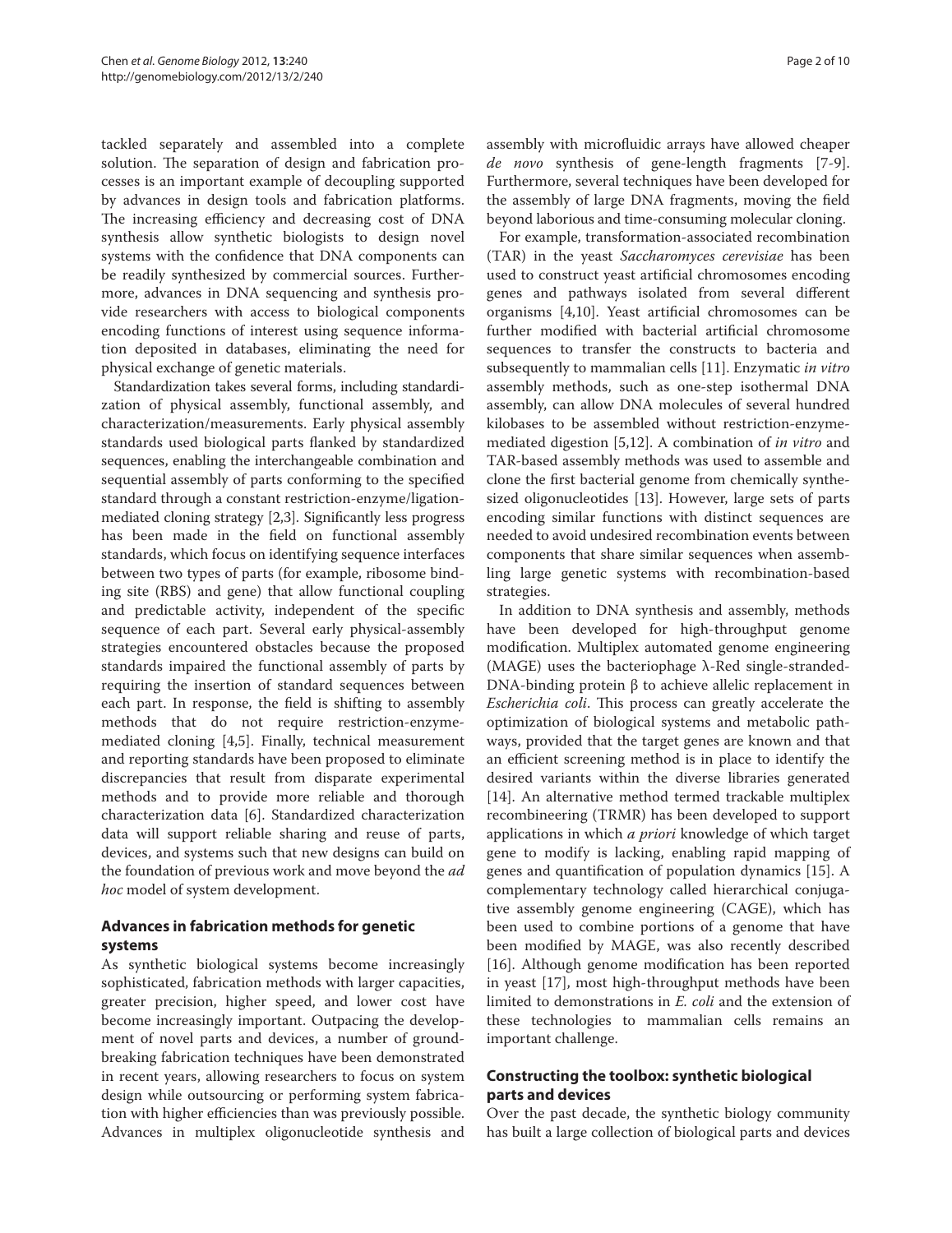|                     | Component                                                                                                                 | <b>Function</b>                                                                                                                                       |
|---------------------|---------------------------------------------------------------------------------------------------------------------------|-------------------------------------------------------------------------------------------------------------------------------------------------------|
| Transcriptional     | Constitutive promoter libraries [19,20]                                                                                   | Provide continuously ON gene expression at pre-determined levels                                                                                      |
|                     | Inducible promoters (for example, responsive to tetracycline,<br>IPTG, gaseous acetaldehyde [22], or light [23])          | Provide conditional and, in certain cases, titratable gene expression<br>in response to inducer signal                                                |
| Posttranscriptional | Non-coding regulatory RNAs [28] (such as riboregulators<br>[29,30], ribozyme switches [31,51], and RNAi switches [32,33]) | Control protein production levels by regulating mRNA stability or<br>translation initiation in response to molecular input                            |
|                     | Alternative splicing modulators [35]                                                                                      | Control protein production levels or protein activity by regulating<br>alternative splicing of mRNA in response to molecular input                    |
|                     | RNase substrate libraries [80]                                                                                            | Control protein levels through tunable hairpin elements that direct<br>transcript cleavage                                                            |
| Posttranslational   | Degradation tags [24,25]                                                                                                  | Modulate protein levels by shortening protein half-lives                                                                                              |
|                     | Split inteins [26,27]                                                                                                     | Provide biosensing and modulate protein activity by conditionally<br>splicing inactive protein fragments together into functional wholes              |
| Structural          | Protein [36-39], RNA [40], and DNA [93] scaffolds                                                                         | Regulate signaling and metabolic pathway flux by controlling the<br>localization and stoichiometry of pathway components and<br>intermediate products |

**Table 1. The synthetic biology toolbox: common components used in synthetic biological systems**

IPTG, isopropyl-β-D-thio-galactoside; RNAi, RNA interference.

with diverse functions [18] (Table 1). One focus has been the development of control devices that alter protein levels in response to prescribed input signals, supporting the ability to reprogram cellular behavior. Most systems demonstrated so far use transcription-based control, incorporating constitutive and inducible promoters from a small set of well-characterized parts, such as the tetracycline- and isopropyl-β-D-thio-galactoside (IPTG)inducible promoters. However, inadequacies in these often-used promoters, including inducer toxicity and limited selection of input choices and response profiles, have motivated the development of libraries of constitutive promoters with varying strengths [19,20] and the generation of new inducible promoters responsive to small molecules [21], gaseous acetaldehyde [22], and light [23]. The expanding collection of promoter parts increases the range of stimuli and expression levels that can be achieved, providing greater flexibility in controlling the behavior of biological systems.

As the diversity of gene regulatory processes in natural biological systems comes to light, efforts have also been directed to developing control devices that act through posttranscriptional and posttranslational mechanisms. In addition to parts such as degradation tags [24,25] and split inteins [26,27], non-coding regulatory RNAs have been used to construct a number of control devices [28]. In one example, microbial gene expression was regulated by engineered RNA-responsive regulators (termed 'riboregulators') that modulate translation initiation by either obstructing or releasing the RBS of a target gene in response to the presence of a separately transcribed RNA sequence [29]. Researchers have demonstrated the utility of riboregulators in a variety of applications, including protein localization studies, perturbation of stress response networks, and programmable cell killing [30].

RNA-based devices responsive to small-molecule and protein inputs have also been demonstrated, exerting control over both transgenic and endogenous protein expression in bacteria, yeast, and mammalian cells [31-33], leading to applications ranging from bacteriamediated detection and breakdown of pesticides [34] to disease-marker detection and cell-fate regulation in mammalian cells [35]. The unique properties of RNAbased control devices - including ease of design and construction, small genetic footprint, high energy efficiency, fast regulatory time scales, and the ability to tailor input responsiveness and regulatory stringency - have made RNA a versatile substrate for designing programmable control systems.

In addition to controlling protein levels, synthetic biologists have developed tools to modulate the spatial organization of protein molecules inside cells, resulting in new strategies for regulating or rewiring cellular activities encoded in metabolic and signaling pathways [36]. In one example, researchers constructed synthetic feedback loops within the yeast mating mitogenactivated protein (MAP) kinase pathway by recruiting modulator proteins to the pathway scaffold protein Ste5 through fusing leucine zipper domains to each component, and demonstrated circuits with pulse generator, accelerator, delay, and ultrasensitive switch functions [37,38]. In another example, synthetic protein scaffolds that spatially recruit metabolic enzymes were implemented in *E. coli*, enabling the stoichiometric optimization of three mevalonate biosynthetic enzymes and achieving a 77-fold increase in product titer while avoiding cellular toxicity caused by the accumulation of a pathway intermediate [39]. As an alternative to protein-based scaffolds, rationally designed RNA strands have recently been shown to assemble into higher-order structures,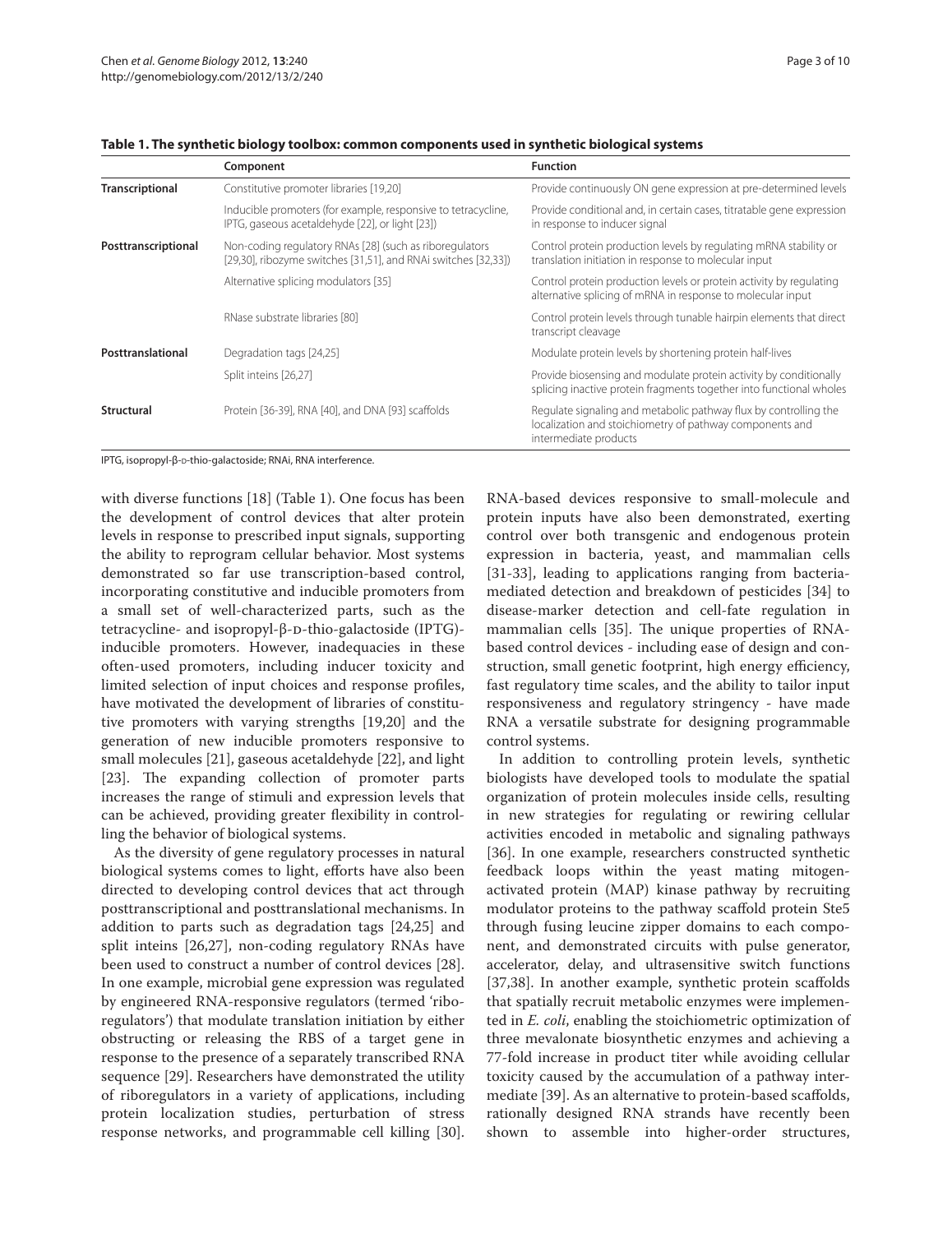including sheets and nanotubes, inside bacterial cells [40]. An RNA scaffold was applied to a two-enzyme hydrogen biosynthesis pathway and shown to increase hydrogen production by up to 48-fold compared with an unscaffolded system [40]. These examples highlight the utility of spatial engineering in enhancing and modifying biological pathways.

#### **Synthetic gene circuits**

One of the hallmarks of synthetic biology has been the drive to engineer biological systems from the bottom up. Model-driven design of synthetic gene circuits has demonstrated the ability to build circuits of specified function [41-43]; differences between models and realized circuits have illuminated important and unique aspects of biological system behavior, such as the effects of degradation processes, cooperativity, and noise [44-46]. In addition to inspiring the design of more robustly operating systems, the insights gained through synthetic approaches have contributed to our understanding of natural biological systems [47].

#### **Genetic circuits encoding dynamic behaviors**

The construction of two genetic circuits encoding dynamic behavior, the repressilator [44] and the toggle switch [48], marked two early efforts in genetic circuit design in synthetic biology. The repressilator, a three-ring oscillator built from a loop of three repressor-promoter pairs, demonstrated that an oscillatory response could be generated from biological parts not found in natural biological oscillators. However, the synthetic oscillator showed fluctuations and heterogeneity not observed in natural circadian oscillators, which generally use interlinked positive and negative feedback loops [45]. Subsequent generations of oscillators have interlinked positive and negative transcriptional feedback loops of different strengths to drive more robust oscillatory dynamics with tunable periods and amplitudes in bacterial [42] and mammalian cells [49] (Figure 1a). In the post-genomics era, the importance of precise timing and coordination of gene expression in regulating systems-level behavior is increasingly appreciated. Well-defined, synthetic gene circuits that control the temporal profile of gene expression can elucidate the contributions of expression dynamics to natural time-dependent processes, such as cell signaling, cell-fate determination, and development. Synthetic gene circuits also offer the potential to develop genetically encoded strategies for intervening and controlling these natural processes.

#### **Encoding cellular logic and computing functions**

Genetic circuits that perform computations and logical evaluations of cellular information provide the ability to assess intracellular states and environmental signals.

They transmit this information into changes in cellular function, such as production of easily assayed readouts, activation of metabolic pathways, or initiation of cell-fate decisions. Towards this goal, genetic circuits and devices capable of performing logical evaluations have been built to detect small molecules (using tandem promoter systems [50] and RNA devices [51]), and small RNAs such as small interfering (si)RNAs (using tandem RNA interference (RNAi) target sites [52]) (Figure 1b). These various schemes have demonstrated the classic NOT, OR, NOR, and AND gates that are used to build larger logic evaluators and computations.

Methods for counting and maintaining memory of system states will enable a broader spectrum of intracellular computing. A genetic circuit that can count up to three exposure events to a small-molecule inducer was built in bacteria by nesting polymerase-promoter pairs controlled by riboregulators responsive to an inducible transactivator [53]. Although this system captured brief induction pulses, system performance was highly dependent on pulse duration and frequency. The incorporation of genetic memory offers an alternative strategy to increase the robustness of counting events over longer time frames. A three-event counter circuit was demonstrated by using DNA recombinase-based cascades that record each event as a permanent change to the DNA, where the output of each recombinase event would 'prime' the next promoterrecombinase pair in the circuit [53]. Synthetic networks of feedback loops have been built as memory circuits that lock a system in one state through sustained production of proteins following a transient signal that initiates the state. For example, toggle switches engineered to show bistability in bacteria [48] and mammalian cells [54] use architectures of mutually inhibitory feedback loops to achieve reversible memory of small-molecule pulses. As another example, a positive feedback loop built from a synthetic transcriptional activator cascade demonstrated heritable memory over many generations in yeast [55].

One recurrent limitation in adapting biological systems to perform computation through the rules of binary logic is the analog nature of the responses. In particular, gene expression leakage in the OFF state can contribute to improper input processing and high basal output, diminishing an evaluator's signal-to-noise ratio [48,53,55]. In addition, control of highly lethal proteins and proteins that mediate irreversible genetic changes requires stringent OFF states. To address this issue, researchers have layered transcriptional and posttranscriptional control elements within genetic circuits to provide strategies for achieving stringent regulation of transgenes in mammalian [56,57] and bacterial cells [30]. In one example, an inducible promoter was layered with repressible expression of a small hairpin (sh)RNA to achieve undetectable expression levels of the highly lethal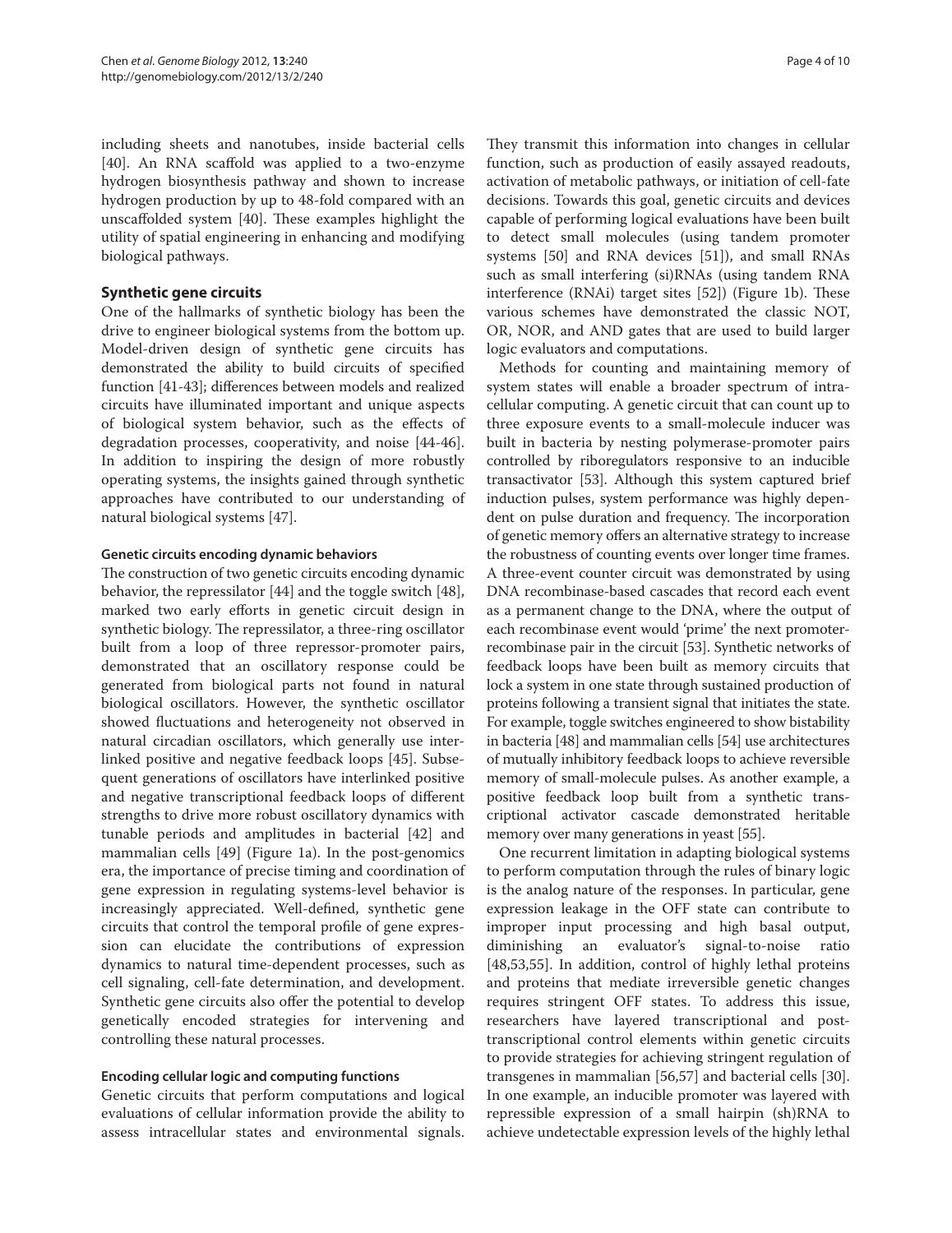

turned OFF), thus turning ON expression of pigment only in cells along this edge [63].

diphtheria toxin in the OFF state, thus enabling induced cell death only in the ON state [56]. Although tight OFF states are desirable for binary computing, biological

computing necessarily exploits the analog and tunable nature of gene expression. Connecting logical circuit outputs to changes in cellular state requires the ability to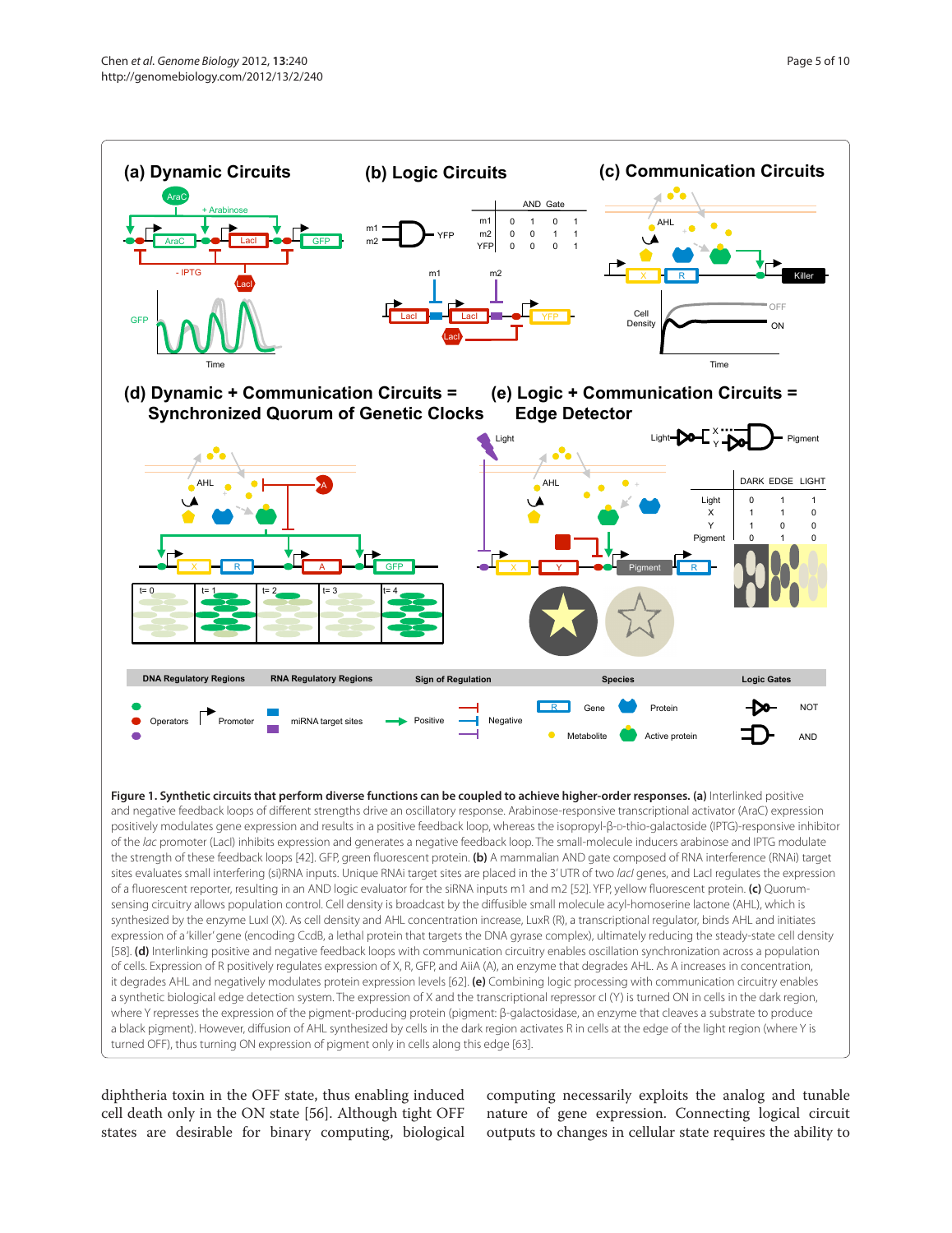both identify thresholds of expression at which cellular behavior diverges and tune the output to cross that threshold when triggered. Combining the computational ability of logical evaluators with improved strategies for leakage minimization and output tuning should enable more robust computing. These tools can expand our ability to detect and treat diseases by increasing diagnostic certainty and improving precision in gene expression, and can also be used to probe previously inaccessible information sets, such as the temporal and spatial profiles of particular developmental genes, which will inform our fundamental understanding of biology.

## **Communication circuits supporting more complex behaviors**

Communication systems are required to coordinate events and tasks between different cells in a population. Synthetic communication circuits have been engineered in bacteria using various bacterial quorum-sensing systems. In these systems, a lactone signal is broadcast with increasing strength as cell density increases. At a given threshold level, lactone binds and activates a transcriptional regulator, upregulating the expression of a target gene. Broadcasting and receiving can be incorporated within a single cell population or distributed between 'sender' and 'receiver' cells. Incorporating both functions in a single population programmed to regulate a killer gene resulted in population control and demonstrated how population heterogeneity can be exploited to achieve a robust population response [58] (Figure 1c). Segregating tasks and localizing the sender population established a radial gradient of signaling molecules. Coupling the quorum-sensing circuitry to a band-pass circuit, which detects a specified range of input concentrations, achieved formation of various radial patterns in the receiver cells [59]. In addition, connecting bacterial quorum systems to synthetic circuits has demonstrated dual-population consensus response and symbiosis in biofilms [60,61] and synchronized genetic clocks [62] (Figure 1d). Finally, coupling a light-responsive device [23] to logic-processing circuitry and a communication module resulted in a biological edge detector [63] (Figure 1e). These examples demonstrate how synthetic circuits can distribute and coordinate computational tasks across a population of cells to achieve complex responses similar to what is observed in natural pattern formation and development.

Beyond bacterial systems, mammalian receiver cells have been engineered to respond to volatile chemical signals [64] and metabolic conditions [65] using engineered synthetic promoters. These receivers can potentially be paired with various processing circuits and sender cells to generate synthetic hormone-signaling systems and synthetic ecosystems. The eventual coupling of metabolic functions and cell-fate circuitry to synthetic hormonesignaling systems will enable spatial patterning of cell differentiation and timing of coordinated cellular responses, a requisite for complex tissue formation and function.

## **Moving towards real-world applications**

Despite remarkable advances in the design and construction of increasingly sophisticated genetic circuits over the past decade, the transition of these systems to real-world applications has been constrained by the limited availability of devices that can connect synthetic circuitry with information in living systems. However, synthetic biologists are developing new ways to connect natural and engineered systems. For example, exploiting existing connections between synthetic circuitry and intracellular information, researchers have used the natural correlation between DNA damage and proteolysis of the ON state inhibitor  $\lambda$  cI in a genetic toggle switch to record transiently induced DNA damage through the formation of a biofilm [66]. Taking another approach, researchers have constructed synthetic sensor devices from natural components, such as promoter-repressor pairs [67,68], signaling pathway components [69], and small RNAs and their target sites [52,57], to extract information from biological systems. As the range of sensor devices, processing circuitry, and output modules expands, synthetic biology is poised to address a broad scope of biological, medical, and biotechnological challenges.

#### **Understanding biology by building**

The ability to construct synthetic genetic circuits from the bottom up has enabled researchers to approach questions in basic biology from a new angle. Instead of perturbing natural pathways or model systems, biological systems can be probed by constructing artificial circuits and examining their behavior and interactions with endogenous machinery [70]. For example, in one investigation into why a particular circuit architecture was selected over others that produced similar dynamics, researchers compared the native *Bacillus subtilis* circuit that regulates differentiation into the competence state (when cells can take up DNA from the environment) with an engineered circuit [71] (Figure 2a). Modeling and empirical results both indicated that, despite generating excitable dynamics with similar shapes and frequency to those of the native competence circuit, the engineered circuit achieved greater precision in the duration of competence. It was further demonstrated that the greater variability in the native circuit conferred an advantage in the form of more consistent transformation efficiency over a large range of extracellular DNA concentrations, highlighting the effective exploitation of noise in natural circuits [71]. Additional synthetic circuits have been constructed to study the modularity and plasticity of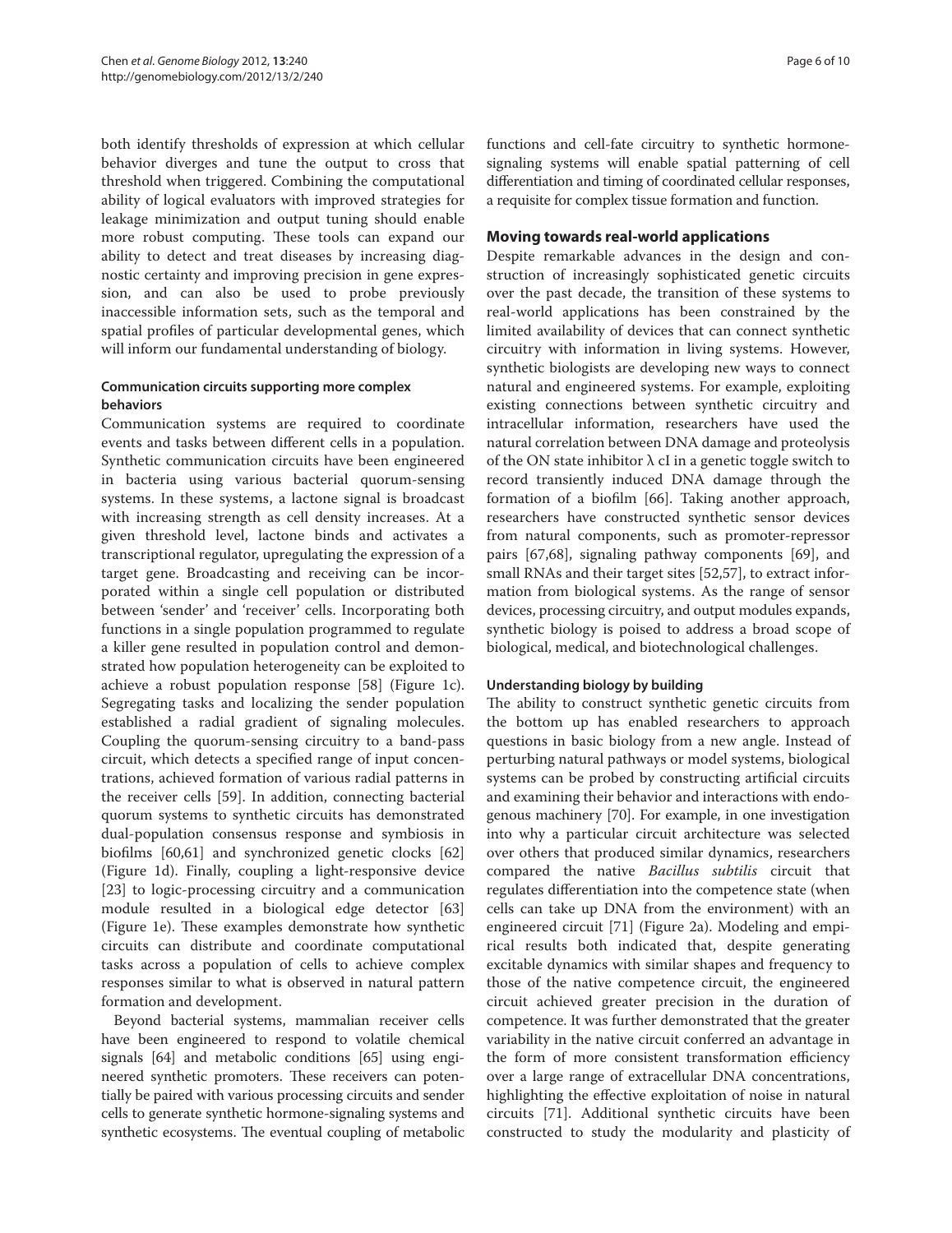

MAP kinases [72,73] and the interaction between Notch and Delta critical for cell patterning during development [74], among others [70], illustrating the utility of synthetic biology in expanding our fundamental understanding of biology.

#### **Expanding biomanufacturing capabilities**

Biomanufacturing is one of the more compelling and immediate applications of biotechnology that promises

sustainable synthesis strategies for alternative energy sources, commodity chemicals, and high-value specialty chemicals such as therapeutic drugs. A major challenge of biosynthetic pathway engineering lies in balancing the levels and activities of the many heterologous pathway enzymes to achieve optimized productivity and yield of desired compounds in the microbial host. Synthetic biology is transforming biosynthesis capabilities by providing new tools that support pathway construction and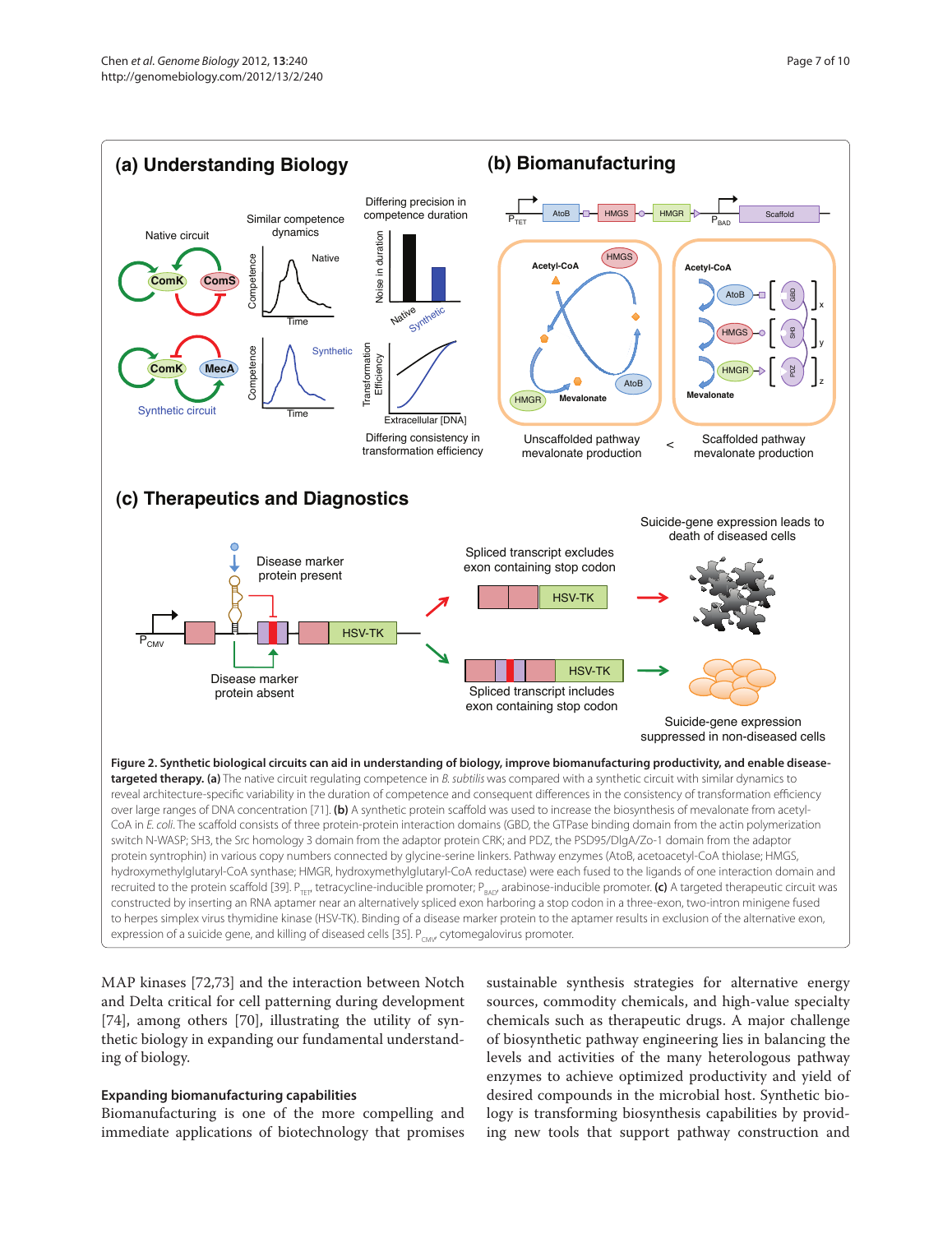optimization. For example, researchers have recently combined TAR-based assembly strategies with sets of biosynthetic pathway parts (including enzyme coding regions, promoters, and terminators) to demonstrate onestep, whole-pathway assembly for a variety of naturalproduct pathways [75-77]. In another example, combinatorial libraries of tunable intergenic regions (TIGRs) harboring a number of RNA regulatory elements, including terminators, RNase cleavage sites, and stabilizing hairpins, were assembled in the non-coding regions between three heterologous enzymes in the mevalonate biosynthetic pathway expressed from a polycistronic transcript in *E. coli*. Researchers screened library variants for the TIGR sequences that resulted in optimal relative expression levels of each enzyme to increase mevalonate production; the best mevalonate producers decreased accumulation of a toxic intermediate and increased growth rate [78]. Libraries of modular control elements, including promoters and RNA regulatory elements, that have broad ranges of predictable activities have also been generated [19,79]. Recently, a library of RNase cleavage elements was used in yeast to titrate a key enzyme and thus flux through the endogenous ergosterol pathway, which competes with synthetic terpenoid pathways for the common precursor farnesyl pyrophosphate [80]. Finally, several new tools supporting colocalization of heterologous enzymes, such as protein- and RNA-based scaffolds, are being used to develop pathway optimization strategies based on spatial engineering [39,40] (Figure 2b).

#### **Advancing next-generation therapeutics and diagnostics**

By developing new strategies to interface with and manipulate natural biological systems, synthetic biology holds exciting promise in developing new therapeutic approaches. For instance, synthetic biologists are developing genetic circuits that link therapeutic activities to the detection of molecular disease signals to develop targeted therapeutics with increased efficacy and safety. In one example, a layered microRNA (miRNA)- and transcription-factorbased logic circuit was used to distinguish a cervical cancer cell line (HeLa) from other cell lines based on the detection of a unique miRNA profile [57]. Positive identification of HeLa cells through this logic circuit was subsequently linked to either expression of a reporter protein, as a model diagnostic device, or expression of a protein that led to cell death as a model therapeutic device. In another example, to restrict cell death to diseased cells showing hyperactive signaling, researchers developed protein-responsive RNA devices that could detect increased signaling through the NF-κB and Wnt pathways and transmit this information into changes in the expression of a clinically relevant suicide gene that sensitizes cells to an apoptosis-inducing prodrug [35] (Figure 2c). These types of autonomous sense-and-control

circuits offer potential applications in the long-term surveillance and intervention of chronic diseases, such as gout and diabetes [68,81]. Circuits currently under development that link genetic targets to clinicianmodulated external inputs will provide an unprecedented level of temporal and spatial control over complex therapeutic activities. For example, systems have been described that support light-modulated glucose homeostasis [82] and drug-modulated control over *in vivo* gene expression [83] and T-cell proliferation [84].

#### **Where will synthetic biology take us?**

The biological parts, genetic circuits, and fabrication techniques that have been developed and continue to be improved on offer exciting potential in diverse applications, from environmental engineering to regenerative medicine. Synthetic biological systems capable of detecting, reporting, and/or removing hazardous substances have been reported [85-88], and their implementation in robust host organisms suitable for environmental release will provide a new paradigm for environmental remediation. In the area of health and medicine, synthetic intercellular communication systems that regulate spatial patterning, timing of coordinated cellular responses, and tissue homeostasis have the potential to make significant contributions to tissue engineering. Furthermore, synthetic control circuitry may reduce the inherent tumorigenicity of stem cells [89] and improve the efficiency of induced pluripotent stem cell reprogramming [90]. Novel genetic circuits capable of guiding the *ex vivo* construction of complex tissues may be built in the foreseeable future as researchers continue to unravel the systems biology behind cell-fate decisions [91,92].

Efforts in synthetic biology so far have covered a wide range of topics spanning broad conceptual frameworks and specific circuit designs, and the future direction of synthetic biology is by no means limited to the few areas highlighted here. However, a unifying driving force in the field has been the desire to efficiently build biological systems, whether to improve our fundamental understanding of biology or to provide solutions for pressing global challenges. By developing conceptual frameworks and technical tools for the design, construction, and characterization of novel biological systems that can perform autonomous functions and interact with natural biological systems, synthetic biology is poised to transform our ability to probe, understand, and manipulate biology.

#### **Acknowledgements**

CDS is supported by funds from the National Institutes of Health, National Science Foundation, and Defense Advanced Research Projects Agency. YYC is supported by the Harvard University Society of Fellows.

#### **Author details**

1 Society of Fellows, Harvard University, 78 Mount Auburn St, Cambridge, MA 02138, USA. 2 Department of Systems Biology, Harvard Medical School, 200 Longwood Ave, WAB 536, Boston, MA 02115, USA. 3 Division of Chemistry and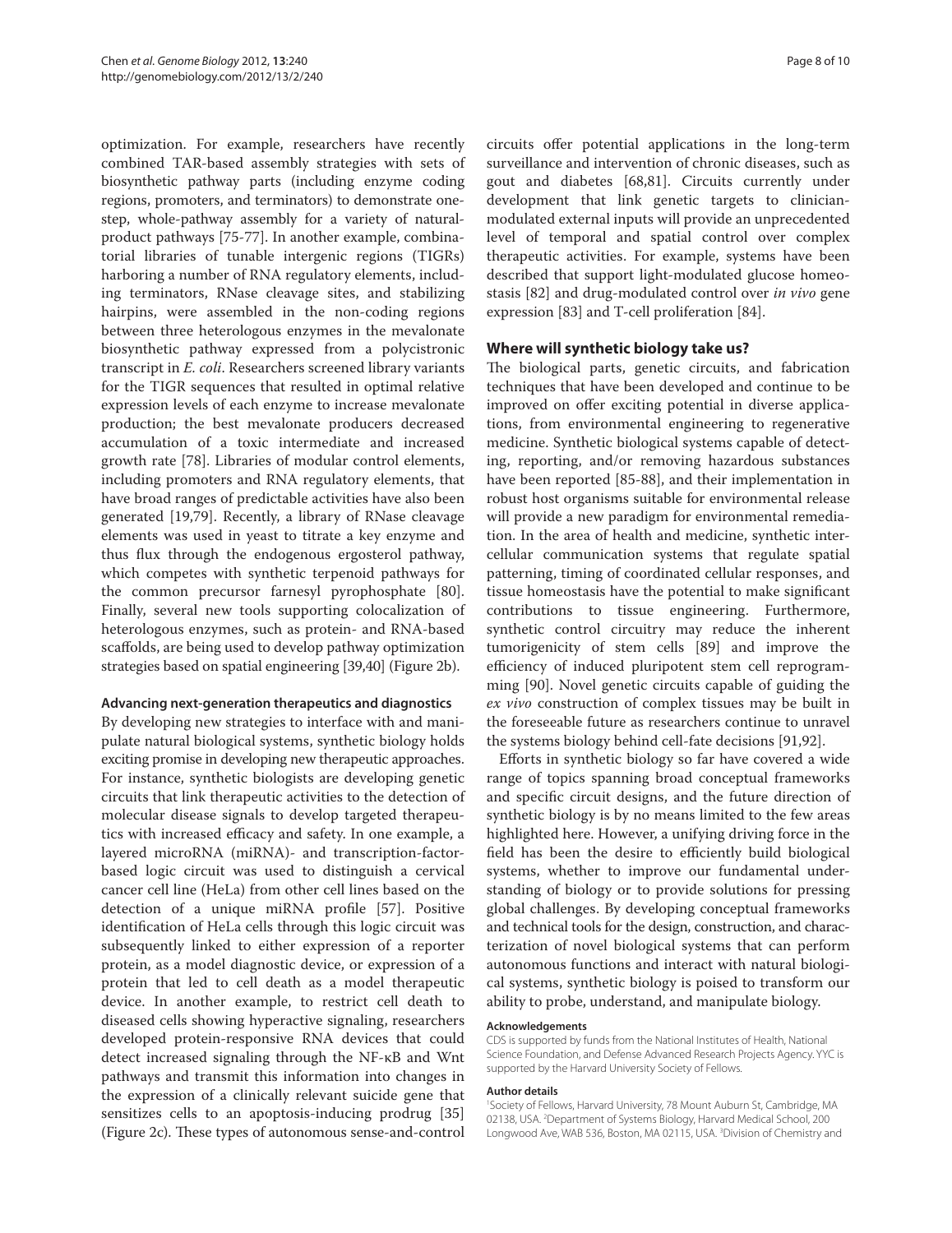Chemical Engineering, California Institute of Technology, 1200 East California Blvd, MC 210-41, Pasadena, CA 91125, USA. 4 Department of Bioengineering, Stanford University, 473 Via Ortega, MC 4201, Stanford, CA 94305, USA

#### Published: 20 February 2012

#### **References**

- 1. Endy D: Foundations for engineering biology. *Nature* 2005, 438:449-453.
- 2. Rebatchouk D, Daraselia N, Narita JO: NOMAD: a versatile strategy for in vitro DNA manipulation applied to promoter analysis and vector design. *Proc Natl Acad Sci U S A* 1996, 93:10891-10896.
- 3. Knight T: *Idempotent Vector Design for Standard Assembly of Biobricks.* MIT Synthetic Biology Working Group Technical Reports. Cambridge, MA: MIT; 2003.
- 4. Kouprina N, Larionov V: Selective isolation of genomic loci from complex genomes by transformation-associated recombination cloning in the yeast *Saccharomyces cerevisiae*. *Nat Protoc* 2008, 3:371-377.
- Gibson DG, Young L, Chuang RY, Venter JC, Hutchison CA, 3rd, Smith HO: Enzymatic assembly of DNA molecules up to several hundred kilobases. *Nat Methods* 2009, 6:343-345.
- 6. Canton B, Labno A, Endy D: Refinement and standardization of synthetic biological parts and devices. *Nat Biotechnol* 2008, 26:787-793.
- 7. Tian J, Gong H, Sheng N, Zhou X, Gulari E, Gao X, Church G: Accurate multiplex gene synthesis from programmable DNA microchips. *Nature*  2004, 432:1050-1054.
- LeProust EM, Peck BJ, Spirin K, McCuen HB, Moore B, Namsaraev E, Caruthers MH: Synthesis of high-quality libraries of long (150mer) oligonucleotides by a novel depurination controlled process. *Nucleic Acids Res* 2010, 38:2522-2540.
- 9. Hughes RA, Miklos AE, Ellington AD: Gene synthesis: methods and applications. *Methods Enzymol* 2011, 498:277-309.
- 10. Gibson DG, Benders GA, Andrews-Pfannkoch C, Denisova EA, Baden-Tillson H, Zaveri J, Stockwell TB, Brownley A, Thomas DW, Algire MA, Merryman C, Young L, Noskov VN, Glass JI, Venter JC, Hutchison CA, Smith HO: Complete chemical synthesis, assembly, and cloning of a *Mycoplasma genitalium* genome. *Science* 2008, 319:1215-1220.
- 11. Kouprina N, Annab L, Graves J, Afshari C, Barrett JC, Resnick MA, Larionov V: Functional copies of a human gene can be directly isolated by transformation-associated recombination cloning with a small 3' end target sequence. *Proc Natl Acad Sci U S A* 1998, 95:4469-4474.
- 12. Gibson DG, Smith HO, Hutchison CA 3rd, Venter JC, Merryman C: Chemical synthesis of the mouse mitochondrial genome. *Nat Methods* 2010, 7:901-903.
- 13. Gibson DG, Glass JI, Lartigue C, Noskov VN, Chuang RY, Algire MA, Benders GA, Montague MG, Ma L, Moodie MM, Merryman C, Vashee S, Krishnakumar R, Assad-Garcia N, Andrews-Pfannkoch C, Denisova EA, Young L, Qi ZQ, Segall-Shapiro TH, Calvey CH, Parmar PP, Hutchison CA, Smith HO, Venter JC: Creation of a bacterial cell controlled by a chemically synthesized genome. *Science* 2010, 329:52-56.
- 14. Wang HH, Isaacs FJ, Carr PA, Sun ZZ, Xu G, Forest CR, Church GM: Programming cells by multiplex genome engineering and accelerated evolution. *Nature* 2009, 460:894-898.
- 15. Warner JR, Reeder PJ, Karimpour-Fard A, Woodruff LB, Gill RT: Rapid profiling of a microbial genome using mixtures of barcoded oligonucleotides. *Nat Biotechnol* 2010, 28:856-862.
- 16. Isaacs FJ, Carr PA, Wang HH, Lajoie MJ, Sterling B, Kraal L, Tolonen AC, Gianoulis TA, Goodman DB, Reppas NB, Emig CJ, Bang D, Hwang SJ, Jewett MC, Jacobson JM, Church GM: Precise manipulation of chromosomes in vivo enables genome-wide codon replacement. *Science* 2011, 333:348-353.
- 17. Dymond JS, Richardson SM, Coombes CE, Babatz T, Muller H, Annaluru N, Blake WJ, Schwerzmann JW, Dai J, Lindstrom DL, Boeke AC, Gottschling DE, Chandrasegaran S, Bader JS, Boeke JD: Synthetic chromosome arms function in yeast and generate phenotypic diversity by design. *Nature*  2011, 477:471-476.
- 18. Purnick PE, Weiss R: The second wave of synthetic biology: from modules to systems. *Nat Rev Mol Cell Biol* 2009, 10:410-422.
- 19. Alper H, Fischer C, Nevoigt E, Stephanopoulos G: Tuning genetic control through promoter engineering. *Proc Natl Acad Sci U S A* 2005, 102:12678-12683.
- 20. Ellis T, Wang X, Collins JJ: Diversity-based, model-guided construction of synthetic gene networks with predicted functions. *Nat Biotechnol* 2009,

27:465-471.

- 21. Karlsson M, Weber W, Fussenegger M: De novo design and construction of an inducible gene expression system in mammalian cells. *Methods Enzymol*  2011, 497:239-253.
- 22. Weber W, Rimann M, Spielmann M, Keller B, Daoud-El Baba M, Aubel D, Weber CC, Fussenegger M: Gas-inducible transgene expression in mammalian cells and mice. *Nat Biotechnol* 2004, 22:1440-1444.
- 23. Levskaya A, Chevalier AA, Tabor JJ, Simpson ZB, Lavery LA, Levy M, Davidson EA, Scouras A, Ellington AD, Marcotte EM, Voigt CA: Synthetic biology: engineering *Escherichia coli* to see light. *Nature* 2005, 438:441-442.
- 24. Grilly C, Stricker J, Pang WL, Bennett MR, Hasty J: A synthetic gene network for tuning protein degradation in *Saccharomyces cerevisiae*. *Mol Syst Biol*  2007, 3:127.
- 25. Wong WW, Tsai TY, Liao JC: Single-cell zeroth-order protein degradation enhances the robustness of synthetic oscillator. *Mol Syst Biol* 2007, 3:130.
- 26. Wu H, Hu Z, Liu XQ: Protein trans-splicing by a split intein encoded in a split DnaE gene of *Synechocystis* sp. PCC6803. *Proc Natl Acad Sci U S A* 1998, 95:9226-9231.
- 27. Muller J, Johnsson N: Split-ubiquitin and the split-protein sensors: chessman for the endgame. *Chembiochem* 2008, 9:2029-2038.
- 28. Win MN, Liang JC, Smolke CD: Frameworks for programming biological function through RNA parts and devices. *Chem Biol* 2009, 16:298-310.
- 29. Isaacs FJ, Dwyer DJ, Ding C, Pervouchine DD, Cantor CR, Collins JJ: Engineered riboregulators enable post-transcriptional control of gene expression. *Nat Biotechnol* 2004, 22:841-847.
- 30. Callura JM, Dwyer DJ, Isaacs FJ, Cantor CR, Collins JJ: Tracking, tuning, and terminating microbial physiology using synthetic riboregulators. *Proc Natl Acad Sci U S A* 2010, 107:15898-15903.
- 31. Win MN, Smolke CD: A modular and extensible RNA-based generegulatory platform for engineering cellular function. *Proc Natl Acad Sci U S A* 2007, 104:14283-14288.
- 32. An CI, Trinh VB, Yokobayashi Y: Artificial control of gene expression in mammalian cells by modulating RNA interference through aptamer-small molecule interaction. *RNA* 2006, 12:710-716.
- 33. Beisel CL, Chen YY, Culler SJ, Hoff KG, Smolke CD: Design of small moleculeresponsive microRNAs based on structural requirements for Drosha processing. *Nucleic Acids Res* 2010, 39:2981-2994.
- 34. Sinha J, Reyes SJ, Gallivan JP: Reprogramming bacteria to seek and destroy an herbicide. *Nat Chem Biol* 2010, 6:464-470.
- 35. Culler SJ, Hoff KG, Smolke CD: Reprogramming cellular behavior with RNA controllers responsive to endogenous proteins. *Science* 2010, 330:1251-1255.
- 36. Good MC, Zalatan JG, Lim WA: Scaffold proteins: hubs for controlling the flow of cellular information. *Science* 2011, 332:680-686.
- 37. Bhattacharyya RP, Remenyi A, Good MC, Bashor CJ, Falick AM, Lim WA: The Ste5 scaffold allosterically modulates signaling output of the yeast mating pathway. *Science* 2006, 311:822-826.
- 38. Bashor CJ, Helman NC, Yan S, Lim WA: Using engineered scaffold interactions to reshape MAP kinase pathway signaling dynamics. *Science*  2008, 319:1539-1543.
- 39. Dueber JE, Wu GC, Malmirchegini GR, Moon TS, Petzold CJ, Ullal AV, Prather KL, Keasling JD: Synthetic protein scaffolds provide modular control over metabolic flux. *Nat Biotechnol* 2009, 27:753-759.
- 40. Delebecque CJ, Lindner AB, Silver PA, Aldaye FA: Organization of intracellular reactions with rationally designed RNA assemblies. *Science* 2011, 333:470-474.
- 41. Hasty J, Dolnik M, Rottschafer V, Collins JJ: Synthetic gene network for entraining and amplifying cellular oscillations. *Phys Rev Lett* 2002, 88:148101.
- 42. Stricker J, Cookson S, Bennett MR, Mather WH, Tsimring LS, Hasty J: A fast, robust and tunable synthetic gene oscillator. *Nature* 2008, 456:516-519.
- 43. Kramer BP, Fussenegger M: Hysteresis in a synthetic mammalian gene network. *Proc Natl Acad Sci U S A* 2005, 102:9517-9522.
- 44. Elowitz MB, Leibler S: A synthetic oscillatory network of transcriptional regulators. *Nature* 2000, 403:335-338.
- 45. Hasty J, McMillen D, Collins JJ: Engineered gene circuits. *Nature* 2002, 420:224-230.
- 46. Rosenfeld N, Elowitz MB, Alon U: Negative autoregulation speeds the response times of transcription networks. *J Mol Biol* 2002, 323:785-793.
- 47. Eldar A, Elowitz MB: Functional roles for noise in genetic circuits. *Nature*  2010, 467:167-173.